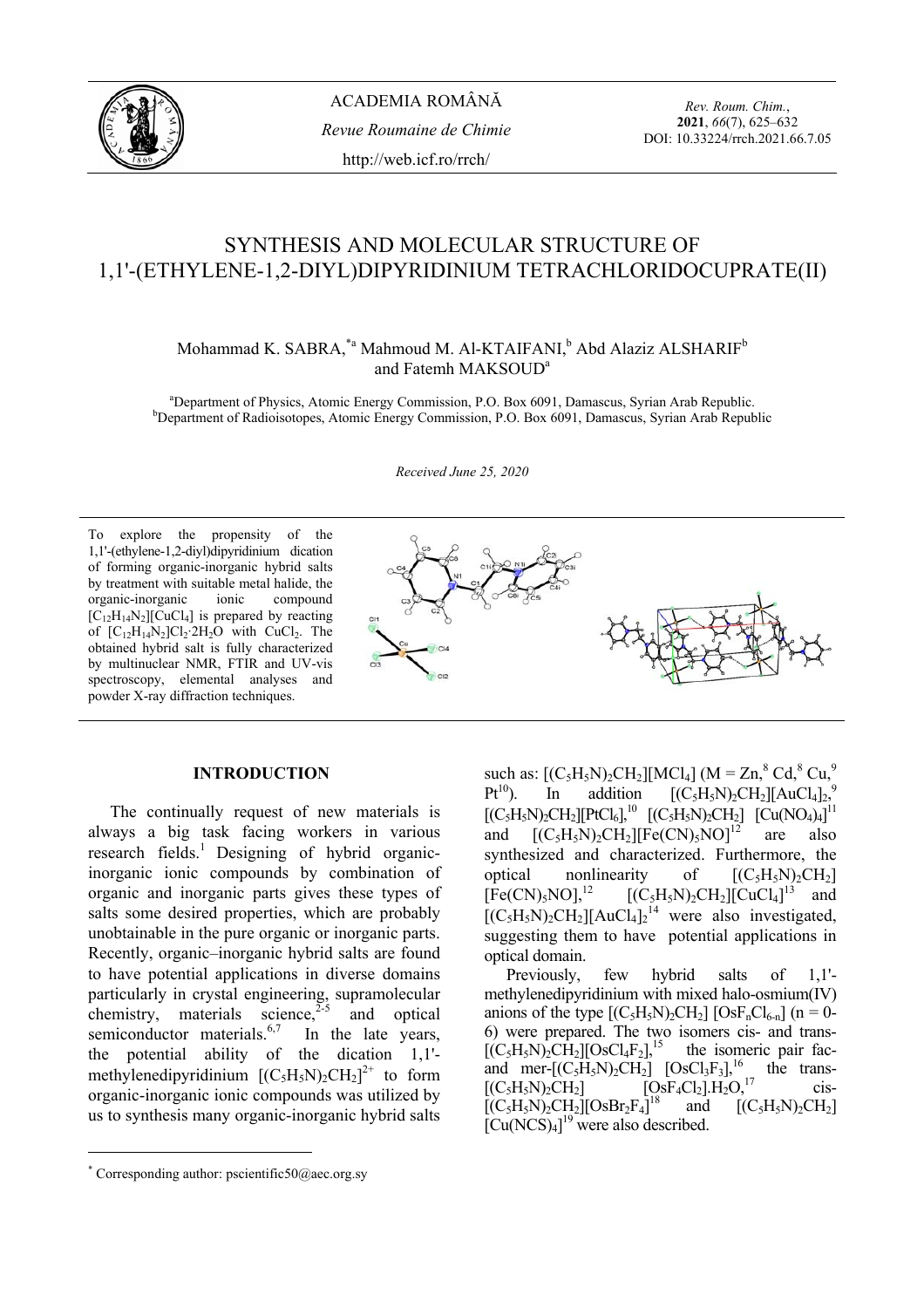

Fig. 1 – Molecular structure of  $[C_{12}H_{14}N_2][CuCl_4]$ .



Fig.  $2 - {}^{1}H$  (above) and  ${}^{13}C({}^{1}H)$  NMR (below) spectra of  $[C_{12}H_{14}N_2][CuCl_4]$  (DMSO- $d_6$ , 25 C).

This motivated us to prepare 1,1'-(ethylene-1,2 diyl)dipyridinium dication  $[C_{12}H_{14}N_2]^{2+}$  for use in the syntheses of new organic–inorganic hybrid ionic complexes.20 Recently, the synthesis, characterization and third-order optical non-linear polarizability of the 1,1'-(ethylene-1,2-diyl)dipyridinium tetranitratocuprate(II) were reported.<sup>21</sup> In this article, we present the preparation, the spectroscopic characterization and the molecular structure investigations of  $[C_{12}H_{14}N_2][CuCl_4]$  by powder X-ray diffraction studies.

### **RESULTS AND DISCUSSION**

Treatment of  $[C_{12}H_{14}N_2]C_1C_2^2H_2O$  with one equivalent of  $CuCl<sub>2</sub>$  in an aqueous solution at ambient temperature gave the organic-inorganic ionic compound  $[C_{12}H_{14}N_2CH_2][CuCl_4]$ . The hybrid salt was obtained as air stable yellowish orange powdery product; highly insoluble in common organic solvents such as pyridine or ethanol, but it is water soluble and it has a good solubility in DMSO. The obtained organic-inorganic hybrid salt was isolated as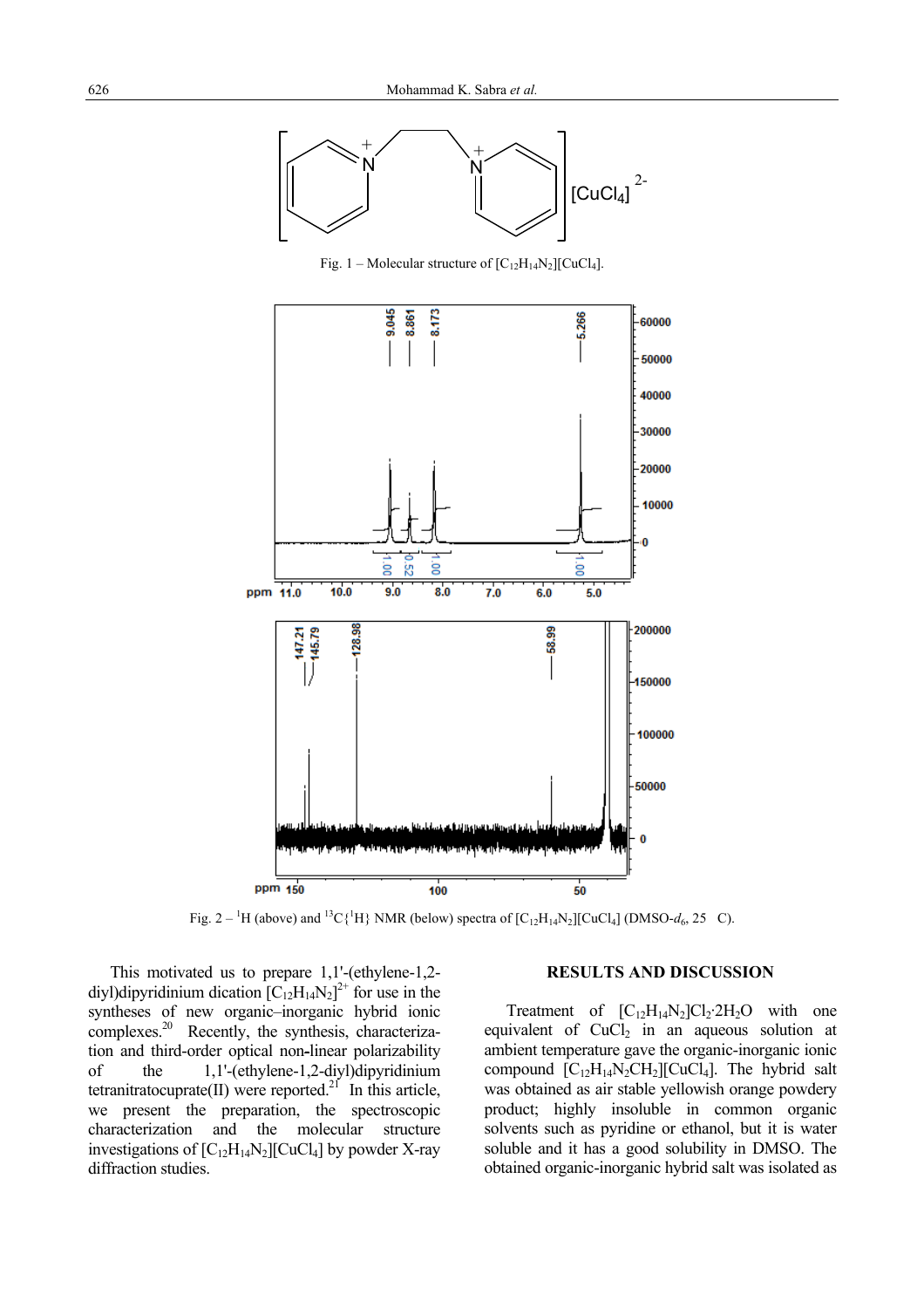pure product and fully characterized by multi-nuclear NMR, FTIR and UV-Vis spectroscopy, elemental analyses, and its molecular structure (Figure 1) was identified by powder X-ray diffraction investigation.

The FTIR spectrum of  $[C_{12}H_{14}N_2][CuCl_4]$  is depicted in Figure 3. It is noticeable the presence of the characteristic absorption bands at 1191.79 cm-1 (C–N), 1629.55 cm<sup>-1</sup> (C=N) and 1488.78 cm<sup>-1</sup> (CH<sub>2</sub>). The UV-Vis spectrum of  $[C_{12}H_{14}N_2][CuCl_4]$  is shown in Figure 4. The absorption band at  $\lambda_{\text{max}}$  = 270.8 nm is due to the combination of  $\pi - \pi^*$  and/or intraligand charge-transfer (ILCT) transitions. The very broad spectral feature in range 300–400 nm, which can be distinguished in the spectrum is more likely to be associated with the  $(d \rightarrow d^*)$  transition and/or ligandto-metal charge-transfer (LMCT) in the inorganic part  $\left[\text{CuCl}_4\right]^2$  of the complex.

The  ${}^{1}H$ and  ${}^{13}C\{{}^{1}H\}$ NMR spectra for  $[C_{12}H_{14}N_2][CuCl_4]$  (Figure 2) have similar features to their corresponding ones of the parent salt  $[C_{12}H_{14}N_2]Cl_2.2H_2O^{20}$  and the structurally related hybrid salt  $[C_{12}H_{14}N_2][Cu(NO_3)_4]$ .<sup>21</sup> The observed <sup>1</sup>H NMR spectrum shows four resonances (broadening peaks) co**r**responding to four different proton environments. The obtained peaks are in their expected chemical shifts and relative intensity ratio. Broadening peaks are also observed in <sup>1</sup>H NMR spectra of the  $[(C_5H_5N)_2CH_2][CuX_4]$  (X= Cl or  $NO<sub>3</sub>$ <sup>9,11</sup> which most probably due to the electric quadruple effects of the paramagnetic Cu(II) centers in the complex. The  ${}^{13}C\{^1H\}$  NMR spectrum also gave the predicted four resonances consistent with four environmentally different C centers.



Fig. 4 – UV–Vis spectrum of  $[C_{12}H_{14}N_2][CuCl_4]$  in DMSO at concentration of 6 × 10<sup>-4</sup> M.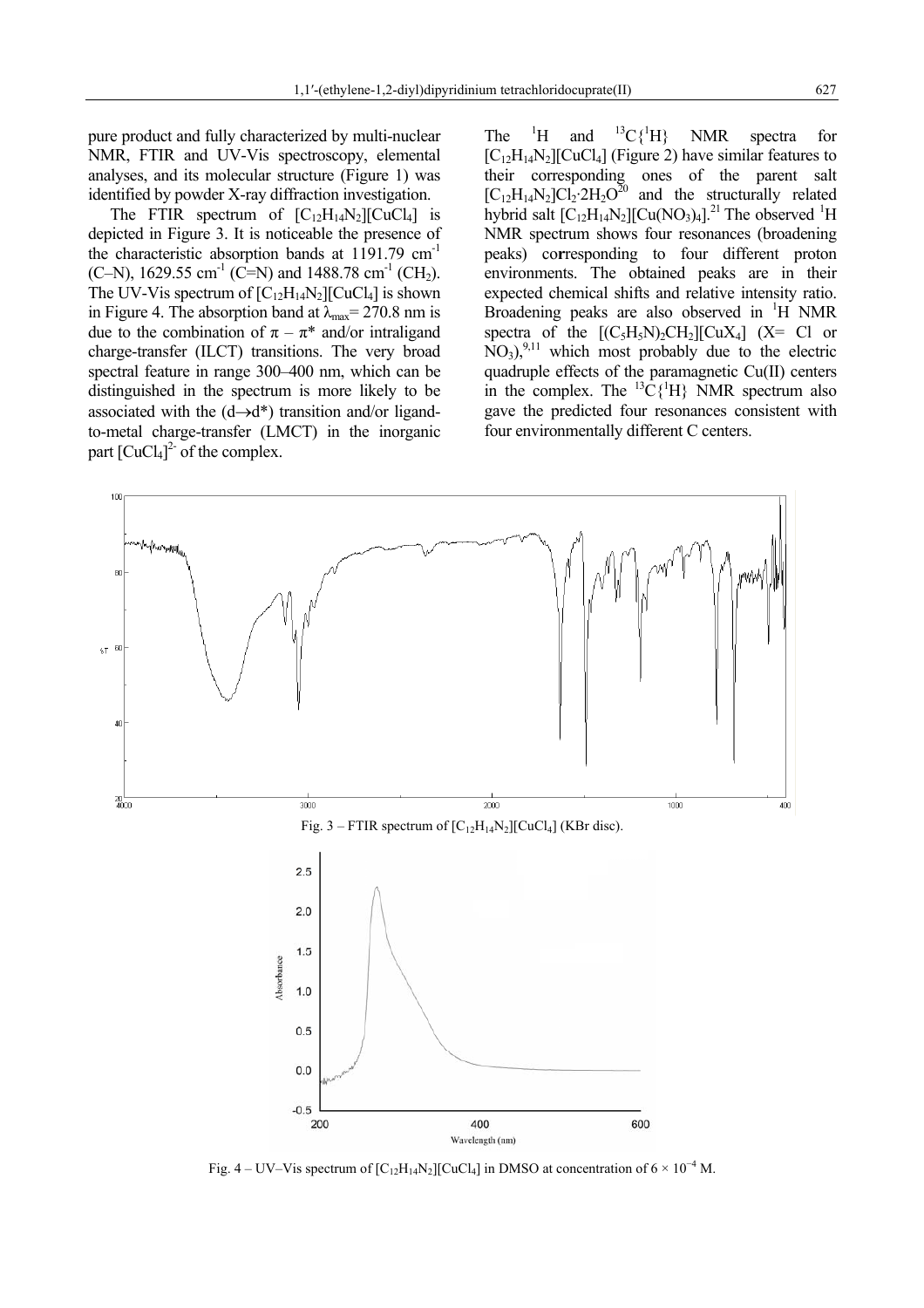

Fig. 5 – The asymmetric unit of crystal structure of  $[C_{12}H_{14}N_2][CuCl_4]$ , showing the atomic numbering scheme.

|              | $\frac{1}{2}$ $\frac{1}{2}$ $\frac{1}{2}$ $\frac{1}{2}$ $\frac{1}{2}$ $\frac{1}{2}$ $\frac{1}{2}$ $\frac{1}{2}$ $\frac{1}{2}$ $\frac{1}{2}$ $\frac{1}{2}$ $\frac{1}{2}$ $\frac{1}{2}$ $\frac{1}{2}$ $\frac{1}{2}$ $\frac{1}{2}$ $\frac{1}{2}$ $\frac{1}{2}$ $\frac{1}{2}$ $\frac{1}{2}$ $\frac{1}{2}$ $\frac{1}{2}$ |                   |             |
|--------------|---------------------------------------------------------------------------------------------------------------------------------------------------------------------------------------------------------------------------------------------------------------------------------------------------------------------|-------------------|-------------|
| Bond         | Bond length $(\AA)$                                                                                                                                                                                                                                                                                                 | Bonds angle $(°)$ | angle $(°)$ |
| $Cu$ — $Cl1$ | 2.221(6)                                                                                                                                                                                                                                                                                                            | $Cl1-Cu-Cl2$      | 179.63      |
| $Cu$ — $Cl2$ | 2.220(4)                                                                                                                                                                                                                                                                                                            | $Cl1-Cu-Cl3$      | 90.33       |
| $Cu$ — $Cl3$ | 2.262(3)                                                                                                                                                                                                                                                                                                            | $Cl1-Cu-C14$      | 89.72       |
| $Cu$ — $Cl4$ | 2.261(1)                                                                                                                                                                                                                                                                                                            | $Cl2-Cu-Cl3$      | 89.55       |
| $C1 - N1$    | 1.490(2)                                                                                                                                                                                                                                                                                                            | $Cl2-Cu-C14$      | 90.39       |
|              |                                                                                                                                                                                                                                                                                                                     |                   |             |
|              |                                                                                                                                                                                                                                                                                                                     |                   |             |
| $Cli$ $-N1i$ | 1.491(7)                                                                                                                                                                                                                                                                                                            | $Cl3-Cu-Cl4$      | 179.44      |
| $C2-N1$      | 1.347(8)                                                                                                                                                                                                                                                                                                            | $C2-M1-C6$        | 120.67      |
| $C2-C3$      | 1.384(9)                                                                                                                                                                                                                                                                                                            | $C2-M1-C1$        | 119.96      |
| $C3-C4$      | 1.387(1)                                                                                                                                                                                                                                                                                                            | $C6-M1-C1$        | 119.37      |
| $C4 - C5$    | 1.404(9)                                                                                                                                                                                                                                                                                                            | $N1-C1-C1i$       | 110.51      |

*Table 1* Selected bond lengths  $(\hat{A})$  and angles  $(^{\circ})$  for  $IC_{12}H_{14}N_{2}IC_{11}Cl_{4}$ 

The molecular structure of  $[C_{12}H_{14}N_2][CuCl_4]$ was confirmed by powder X-ray diffraction studies, because of no suitable single-crystal available for this salt. The crystal and molecular structures show discrete 1,1'-(ethylene-1,2 diyl)dipyridinium dication and tetrachloridocuprate (II) anion. A view of the molecular with atomic labeling is shown in Figure 5. The copper atom is situated in a square planar environment with almost equal Cu—Cl bond distances  $[2.222(5) -$ 2.261(4) Å] (Table 1), which lie within the normal range and very close to its corresponding average value in the hybrid salt  $[C_{11}H_{12}N_2][CuCl_4]^9$ . The organic dication has an inversion centre located at the mid-point of the C1 —C1i bond [symmetry code: (i)  $\bar{x} + I$ ,  $\bar{y} + I$ ,  $\bar{z} + I$ . The bond lengths and angles are comparable to normal values (Tables  $1$ ).<sup>22</sup> No significant changes were noted to the intra-dication C–C and C–N bond lengths compared with the corresponding bond distances in the parent 1,1'-(ethylene-1,2-diyl)dipyridinium dichloridedihydrate.<sup>20</sup>

For simplification, in the crystal packing of  $[C_{12}H_{14}N_2][CuCl_4]$ , only those hydrogen bonds  $C$ —H… $C$ l (Table 2) lying within the sum of the van der Waals radii for C and Cl atoms  $(3.45 \text{ Å})^{23}$ were considered as non-standard hydrogen bonds. The crystal packing (Figure 6) is achieved by C— H····Cl short contacts, where each individual dication is involved with two Cl centres of two different surrounding  $[CuCl<sub>4</sub>]<sup>2</sup>$  anions. One Cl center of particular  $\lbrack CuCl_4 \rbrack$  unit is linked to aromatic H of one dication (para position of the pyridinium), while the second Cl center of the same  $\lceil CuCl_4 \rceil$  unit interacts with aromatic H (meta) of a second dication to form infinite chains with dication···Cl···dication backbones. The two Cl atoms of each individual  $[CuCl<sub>4</sub>]$  anion involved in the short contacts are *cis*- to each other. These nonstandard hydrogen bondings are most likely effective in the stabilization of the crystal packing of the hybrid salt.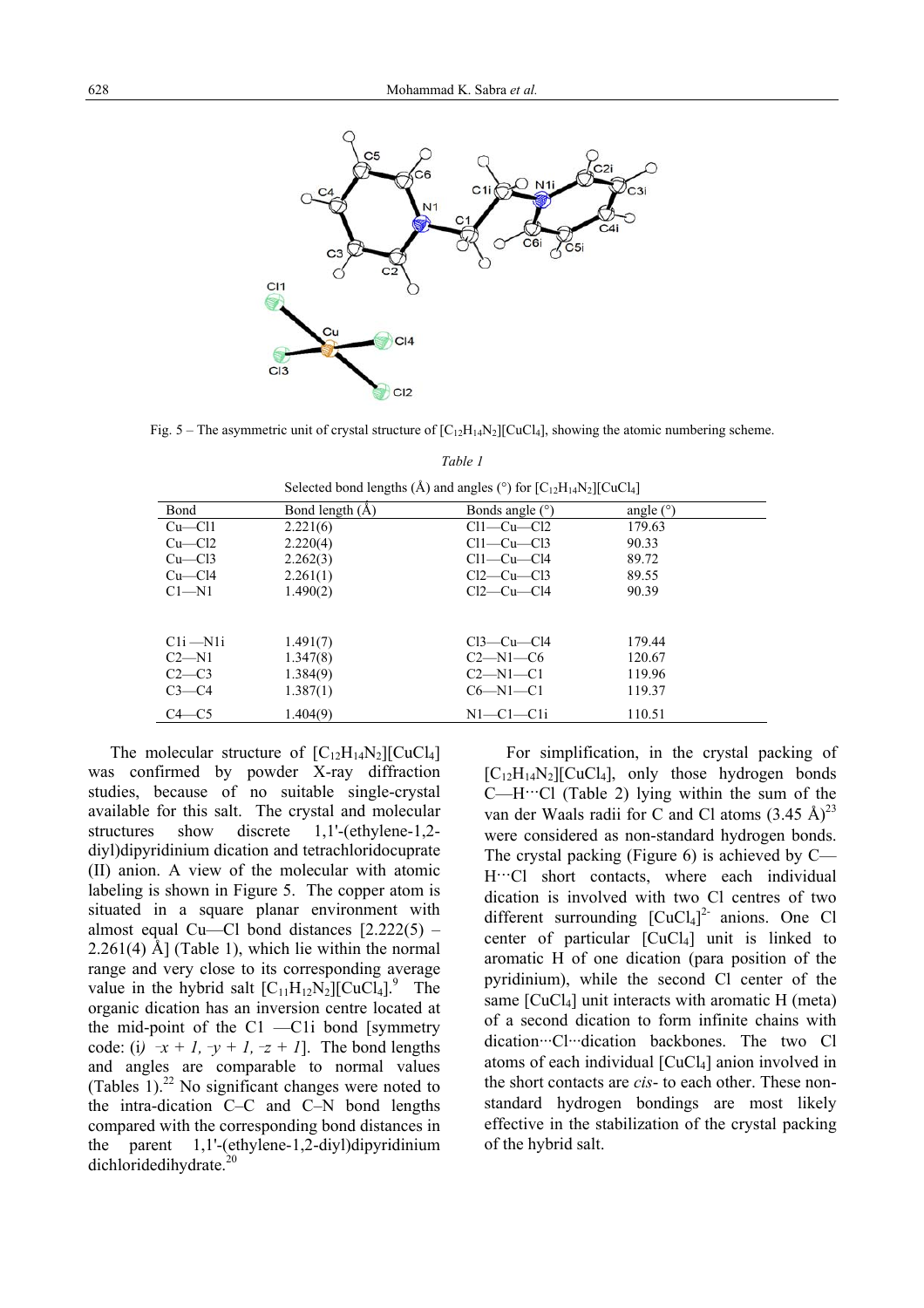

Fig. 6 – Crystal packing of  $[C_{12}H_{14}N_2][CuCl_4]$ . Short contacts are shown as dashed lines. *Table 2*

| Hydrogen bond distances (Å) and bond angles ( $\degree$ ) for $[C_{12}H_{14}N_2][CuCl_4]$ . |        |        |                 |               |
|---------------------------------------------------------------------------------------------|--------|--------|-----------------|---------------|
| $D-H\cdots A$                                                                               | d(D–H) | d(H…A) | $d(D \cdots A)$ | $Angle(D-HA)$ |
| $C4i-H4i\cdots C12^i$                                                                       | .07    | 2.574  | 3.419           | 135.36        |
| $C5-H5 \cdots C14$                                                                          | .06    | 2.577  | 3.445           | 138.08        |

Symmetry code (i):  $-x + 1$ ,  $-y + 1$ ,  $-z + 2$ 

## **EXPERIMENTAL**

#### **Materials**

All reactions and manipulations were carried out in air with reagent grade solvents.  $[C_{12}H_{14}N_2]Cl_2.2H_2O$  was prepared according to the reported literature method.<sup>20</sup> CuCl<sub>2</sub> (BDH, Germany) was a commercial sample and used as received. <sup>1</sup>H and <sup>13</sup>C{<sup>1</sup>H} NMR spectra were recorded on a *Bruker Bio spin 400* spectrometer (Switzerland). Fourier transform Infrared (FTIR) spectrum was recorded on *Thermo-Nicolet 6700* FTIR Spectrometer, taken as KBr disc with a resolution of 4  $cm^{-1}$ . The Ultra-Violet-Visible (UV-Vis) absorption spectrum was recorded in the wavelength range 190-1100 nm using *UV-1601 PC Shimadzu* Spectrophotometer. Microanalysis was performed using *EURO EA* (Italy). Powder X-ray diffraction was performed by *Stoe* Transmission diffractometre (*Stadi P*) (Stoe & CIE GmbH, Germany).

#### **Synthesis of 1,1'-(ethylene-1,2-diyl)dipyridinium tetrachloridocuprate(II)**

A solution of  $[C_{12}H_{14}N_2]Cl_2.2H_2O$  (0.240 g, 0.82 mmol) in  $H<sub>2</sub>O$  (4 mL) was added to a solution of CuCl<sub>2</sub> (0.114 g, 0.82) mmol) in  $H<sub>2</sub>O$  (3 mL) at room temperature and stirred overnight. The solvent was then removed in vacuum to afford  $[C_{12}H_{14}N_2][CuCl_4]$ , which was washed with EtOH to afford a yellowish orange powder.

#### **Characterization and NMR, FTIR**  and UV–vis spectroscopic data of  $[C_{12}H_{14}N_2][CuCl_4]$

 Yellowish orange powder, m.p. 201°C (dec.), Yield: 80%; Anal. Calcd for C<sub>12</sub>H<sub>14</sub>Cl<sub>4</sub>N<sub>2</sub>Cu (391.61): C, 36.80; H, 3.60; N, 7.15 Found: C, 36.40; H, 3.55; N, 7.38; <sup>1</sup>H NMR (400.1) MHz, DMSO-d<sub>6</sub>): δ<sub>H</sub> 5.26 (4H, b, CH<sub>2</sub>), 8.17 (4H, b, py), 8.86 (2H, m, py), 9.04 (4H, b, py); <sup>13</sup>C{<sup>1</sup>H} NMR (100.6 MHz, DMSO-*d*<sub>6</sub>): δ<sub>C</sub> 58.99 (s, CH<sub>2</sub>), 128.98 (s, py), 145.79 (s, py), 147.21 (s, py). IR  $(KBr)\nu$  cm<sup>-1</sup>: 1191.79 (C–N), 1629.55

(C=N), 1488.78 (CH<sub>2</sub>). UV (DMSO):  $\lambda_{\text{max}}$  (ε) = 270.8 nm (2.3).

#### **Crystal structure determination for [C12H14N2][CuCl4] from powder X-ray diffraction**

Compound  $[C_{12}H_{14}N_2][CuCl_4]$  has a tendency to crystallize in the form of a very fine yellowish orange powder. Since no single-crystal of sufficient thickness and quality could be obtained, a crystal structure determination by powder X-ray diffraction was attempted. Therefore, the powder X-ray diffraction data of the compound was collected using the transmission diffractometer (STADI-P STOE, Darmstadt, Germany), with copper K  $\alpha$  radiation ( $\lambda$ = 1.54060 Å) and Ge monochromator. The scanning angle starts at  $5^\circ$  and ends at  $100^{\circ}$  with a scanning rate of  $1^{\circ}$  per minute.

The first attempt to find the crystal structure is performed with the help of the program  $DicVol6.0,^{24}$  which is implemented in *the EXPO2014* software.<sup>25</sup> We used the first 22 lines of our powder pattern to find the unit cell. The best unit cell with sufficiently acceptable figures of merit [M (22) =29.5, F (22) = 70.5(0.0065, 48)] is found to be triclinic and the best-estimated space groups is  $P\overline{1}$ . The initial structure of  $[C_{12}H_{14}N_2][CuCl_4]$  is determined by *ab initio* and direct methods using the *EXPO2014* package.<sup>25</sup> The found model by these programs is introduced as an input for the program *GSAS*  $II$ <sup>26</sup>, where the structure further refined using Rietveld method that is implemented in the same software. A triclinic cell and  $P\bar{1}$  space group with improved figure of merit  $[M (20) = 47.12]$  are found for the materiel. The crystal parameters are: *a* = 14.7342(10) Å; *b* = 7.51743(26) Å;  $c = 7.4106(4)$  Å;  $\alpha = 101.2893(9)$ °;  $\beta = 101.7513(20)$ °;  $\gamma = 92.350(4)$ °. The final values of the crystallographic data and refinement goodness factors are shown in Table 3, where the weighted profile R-factor (Rwp) is equal to 0.07. While the observed and computed structure factors, *FO*,*hkl* and *FC,hkl*, respectively are identical i.e  $R(F^2)=0.0$ . The final Rietveld plots of the X-ray diffraction patterns are given in Figure 7. The atomic fractional coordinates in the unit cell are shown in appendix (A).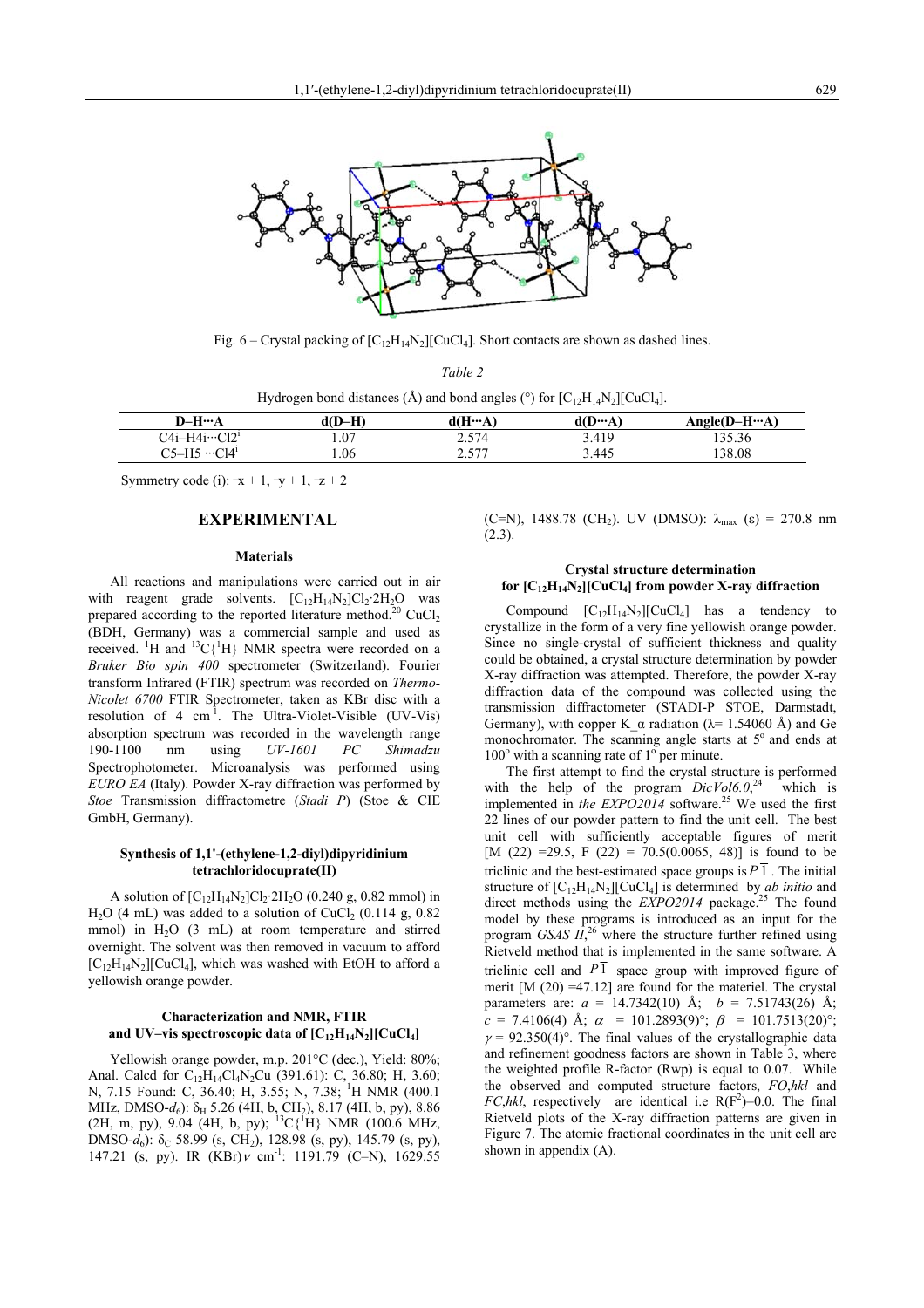

Fig. 7 – The final Rietveld pattern for  $[C_{12}H_{14}N_2][CuCl_4]$ . The (•) is the measured values and (-) are the fitted ones. (-) is the difference between the measured and the fitted values. Red line is the background.

*Table 3*

| $C_{12}H_{14}N_2.CuCl_4$<br>298 |                                                              |
|---------------------------------|--------------------------------------------------------------|
|                                 |                                                              |
|                                 |                                                              |
|                                 |                                                              |
| Triclinic                       |                                                              |
| $P - 1$                         |                                                              |
| 14.7342(10)                     |                                                              |
| 7.5174(3)                       |                                                              |
| 7.4106(4)                       |                                                              |
| 101.2894(9)                     |                                                              |
| 101.751(2)                      |                                                              |
| 92.350(4)                       |                                                              |
| 785.27(2)                       |                                                              |
|                                 |                                                              |
| 1.656                           |                                                              |
| 4.98°                           |                                                              |
|                                 |                                                              |
| 0.02                            |                                                              |
| 1.54060                         |                                                              |
| 0.0                             |                                                              |
| powder                          |                                                              |
|                                 |                                                              |
| 0.053                           |                                                              |
| 0.070                           |                                                              |
| 0.065                           |                                                              |
| 0.00000                         |                                                              |
| 1.164                           |                                                              |
|                                 | 391.62<br>$\mathfrak{2}$<br>89.96<br>yellowish orange powder |

Crystallographic data and refinement summary for  $[C_{12}H_{14}N_2][CuCl_4]$ 

 $\overline{a}$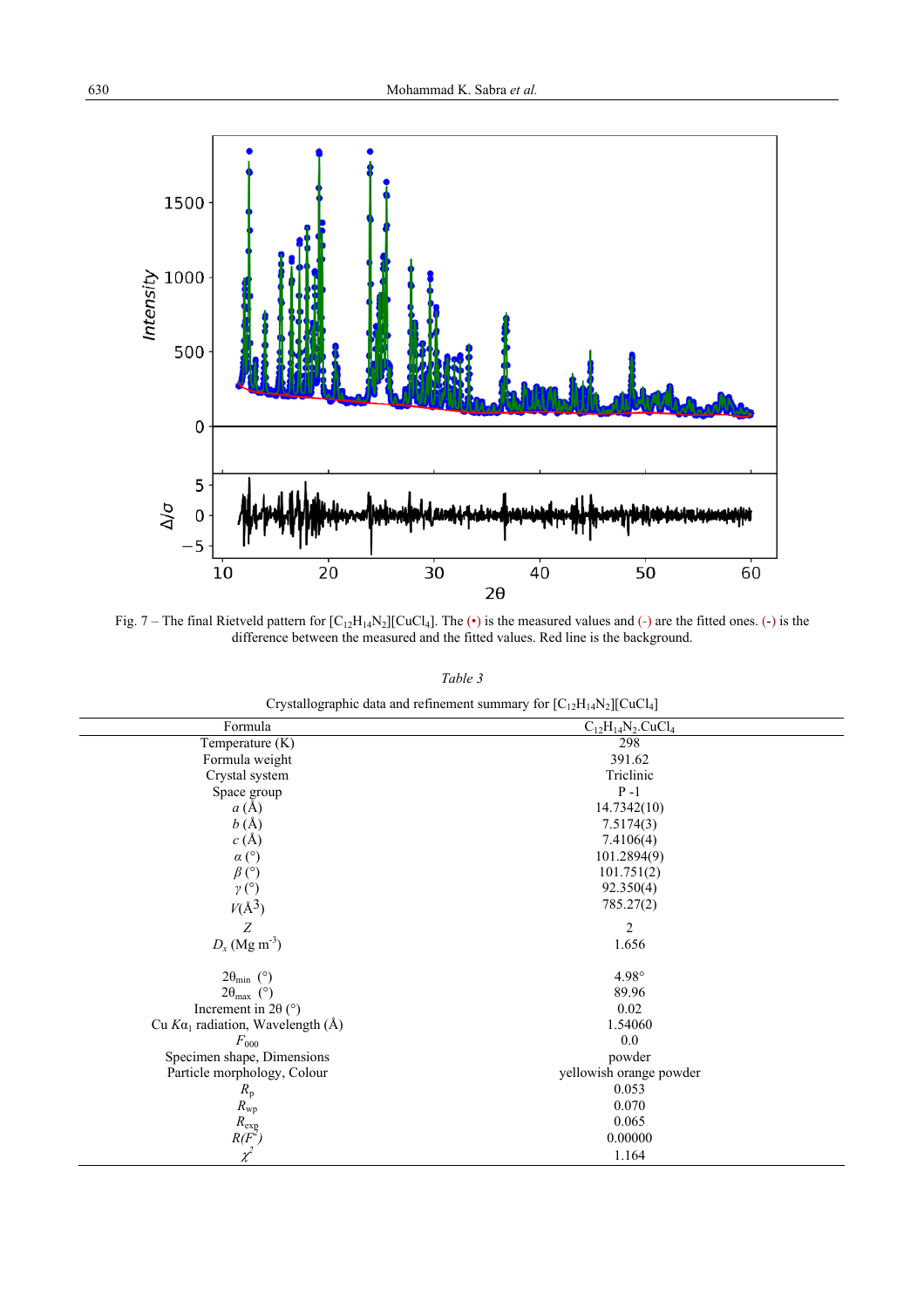|                                  | Tabel 3 (continued)                                                                                                                                                                                                                                                                                                                                                                                                                                                                |
|----------------------------------|------------------------------------------------------------------------------------------------------------------------------------------------------------------------------------------------------------------------------------------------------------------------------------------------------------------------------------------------------------------------------------------------------------------------------------------------------------------------------------|
| Number of data points            | 4250                                                                                                                                                                                                                                                                                                                                                                                                                                                                               |
| Background function              | "chebyschev-1" function with 15 terms: $135.3(5)$ , $-87.0(8)$ , $32.5(7)$ , $-$<br>$11.1(7), -1.0(7), -3.1(6), 7.4(6), -3.8(6), 1.9(6), -0.3(6), 2.7(6), -2.4(6),$<br>$1.0(6)$ , $3.0(5)$ , $3.5(5)$                                                                                                                                                                                                                                                                              |
| Profile function                 | Finger-Cox-Jephcoat function parameters U, V, W, X, Y, SH/L: peak<br>variance(Gauss) = Utan(Th)2+Vtan(Th)+W: peak $HW(Lorentz)$ =<br>$X/cos(Th)+Ytan(Th)$ ; SH/L = S/L+H/L U, V, W in (centideg)2, X & Y in<br>centideg -624.865, 248.581, -2.495, 205.484, -48.885, 0.002, Crystallite<br>size in microns with "isotropic" model: parameters: Size, G/L mix 1.000,<br>1.000, Microstrain, "isotropic" model (106 $*$ delta Q/Q) parameters:<br>Mustrain, G/L mix 1000.000, 1.000, |
| Preferred orientation correction | March-Dollase correction coef. = $1.000$ axis = [0, 0, 1]                                                                                                                                                                                                                                                                                                                                                                                                                          |

## **CONCLUSION**

The organic-inorganic ionic compound  $[C_{12}H_{14}N_2][CuCl_4]$  has been synthesized, isolated as pure salt and characterized by spectroscopic methods, and X-ray diffraction technique. The molecular structure shows discrete 1,1'-(ethylene-1,2-diyl)dipyridinium dication and tetrachloridocuprate(II) anion. The crystal structure of  $[C_{12}H_{14}N_2][\text{CuCl}_4]$  is determined by *ab initio* and direct methods and further refined using Rietveld method. A triclinic cell and  $P\bar{1}$  space group with figure of merit  $[M (20) =47.12]$  are found.

## **SUPPLEMENARY INFORMATION**

 CCDC 1996398 contains the supplementary crystallographic data for this paper. This data can be obtained free of charge via www.ccdc.cam.ac.uk/conts/retrieving.html (or from the Cambridge Crystallographic Data Centre, 12, Union Road, Cambridge CB2 1EZ, UK; fax: +44 1223 336033).

## **Appendix (A)**

The atomic fractional coordinates in the unit cell

|                  | $\mathbf x$ | у       | Z       |
|------------------|-------------|---------|---------|
| C <sub>2</sub>   | 0.17330     | 0.36580 | 0.50710 |
| C <sub>3</sub>   | 0.10840     | 0.21650 | 0.45930 |
| C4               | 0.03080     | 0.21080 | 0.31570 |
| C <sub>5</sub>   | 0.01970     | 0.35610 | 0.22150 |
| C6               | 0.08570     | 0.50090 | 0.27520 |
| N1               | 0.16110     | 0.50540 | 0.41730 |
| H <sub>2</sub>   | $-0.02010$  | 0.09690 | 0.27650 |
| H <sub>3</sub>   | 0.23440     | 0.37360 | 0.61480 |
| H4               | 0.11950     | 0.10990 | 0.53550 |
| H <sub>5</sub>   | $-0.03870$  | 0.35510 | 0.10930 |
| H <sub>6</sub>   | 0.08090     | 0.61380 | 0.20710 |
| C6i              | 0.36630     | 0.56460 | 0.26800 |
| C5i              | 0.44760     | 0.52650 | 0.20720 |
| C4i              | 0.48580     | 0.64640 | 0.11690 |
| C3i              | 0.44150     | 0.80380 | 0.08940 |
| C2i              | 0.36090     | 0.83430 | 0.15120 |
| N <sub>1</sub>   | 0.32380     | 0.71500 | 0.23810 |
| H <sub>6</sub> i | 0.54870     | 0.61960 | 0.06910 |
| H <sub>5i</sub>  | 0.33560     | 0.47720 | 0.34030 |
| H4i              | 0.47850     | 0.40490 | 0.23060 |
| H <sub>3</sub> i | 0.46950     | 0.89940 | 0.02180 |
| H2i              | 0.32500     | 0.95250 | 0.13470 |
| Cl1              | 0.01494     | 0.28312 | 0.82806 |